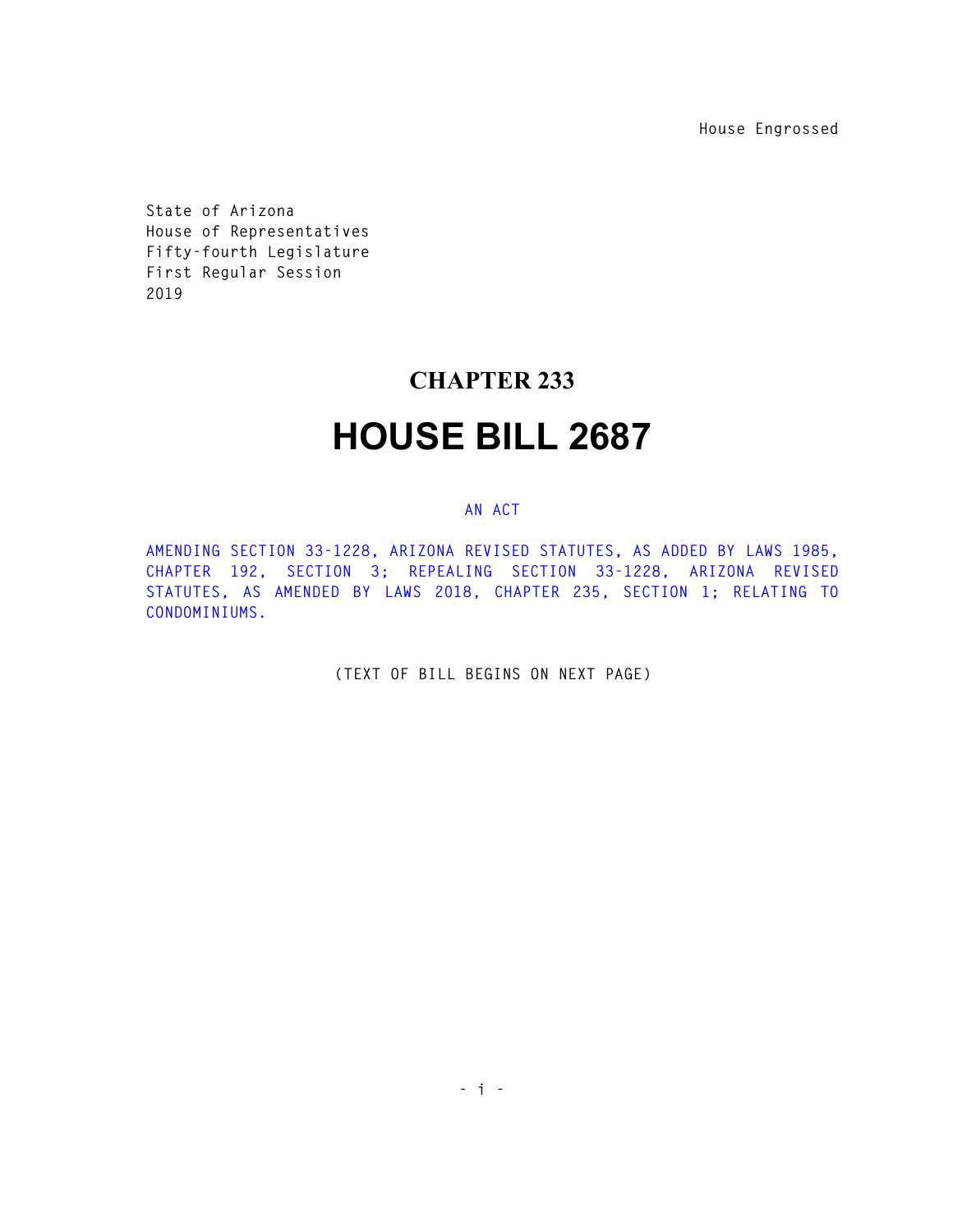**1 Be it enacted by the Legislature of the State of Arizona:** 

**2 Section 1. Section 33-1228, Arizona Revised Statutes, as added by 3 Laws 1985, chapter 192, section 3, is amended to read:** 

**4 33-1228. Termination of condominium**

**5 A. Except in the case of a taking of all the units by eminent 6 domain, a condominium may be terminated only by agreement of unit owners 7 of units to which at least eighty per cent PERCENT of the votes in the 8 association are allocated, or any larger percentage the declaration 9 specifies. The declaration may specify a smaller percentage only if all 10 of the units in the condominium are restricted exclusively to 11 nonresidential uses. AT LEAST THIRTY DAYS BEFORE RECORDING A TERMINATION 12 AGREEMENT, THE BOARD OF DIRECTORS OF THE ASSOCIATION SHALL CONVENE A 13 REGULAR OR SPECIAL MEETING OF THE BOARD OF DIRECTORS AT WHICH A PERSON OR 14 ENTITY THAT PURPORTS TO HAVE THE AGREEMENT OF AT LEAST EIGHTY PERCENT OF 15 THE VOTES IN THE ASSOCIATION, OR ANY LARGER PERCENTAGE IF REQUIRED, SHALL 16 PRODUCE AND MAKE AVAILABLE TO THE UNIT OWNERS COPIES OF A SIGNED NOTARIZED 17 STATEMENT THAT THE OWNER OF A UNIT HAS EXECUTED A TERMINATION AGREEMENT. 18 THE PERSON OR ENTITY SHALL PRODUCE COPIES OF A STATEMENT FOR EACH UNIT 19 OWNER WHO HAS AGREED TO THE TERMINATION, OR MAY PRODUCE THE SIGNED 20 TERMINATION AGREEMENT THAT INCLUDES A SUFFICIENT NUMBER OF UNIT OWNERS. 21 ANY MEETING CALLED PURSUANT TO THIS SUBSECTION SHALL BE NOTICED AS 22 OTHERWISE PROVIDED BY LAW, EXCEPT THAT THE BOARD MAY NOT TAKE ACTION BY 23 WRITTEN CONSENT OR ANY OTHER METHOD THAT DOES NOT PROVIDE FOR AN ACTUAL 24 MEETING THAT IS OPEN TO ALL THE UNIT OWNERS. ANY TERMINATION AGREEMENT 25 THAT IS RECORDED WITHOUT FULL COMPLIANCE WITH THIS SUBSECTION IS INVALID.** 

**26 B. An agreement to terminate shall be evidenced by the execution or 27 ratifications of a termination agreement, in the same manner as a deed, by 28 the requisite number of unit owners. The termination agreement shall 29 specify a date after which the agreement will be void unless it is 30 recorded before that date. A termination agreement and all ratifications 31 of a termination agreement shall be recorded in each county in which a 32 portion of the condominium is situated and is effective only on 33 recordation.** 

**34 C. A termination agreement may provide that all the common elements 35 and units of the condominium shall be sold following termination. If, 36 pursuant to the agreement, any real estate in the condominium is to be 37 sold following termination, the termination agreement shall set forth the 38 minimum terms of the sale.** 

**39 D. The association, on behalf of the unit owners, may contract for 40 the sale of real estate in the condominium, but the contract is not 41 binding on the unit owners until approved pursuant to subsections A and B 42 OF THIS SECTION. If any real estate in the condominium is to be sold 43 following termination, title to that real estate on termination vests in 44 the association as trustee for the holders of all interest in the units. 45 Thereafter, the association has all powers necessary and appropriate to**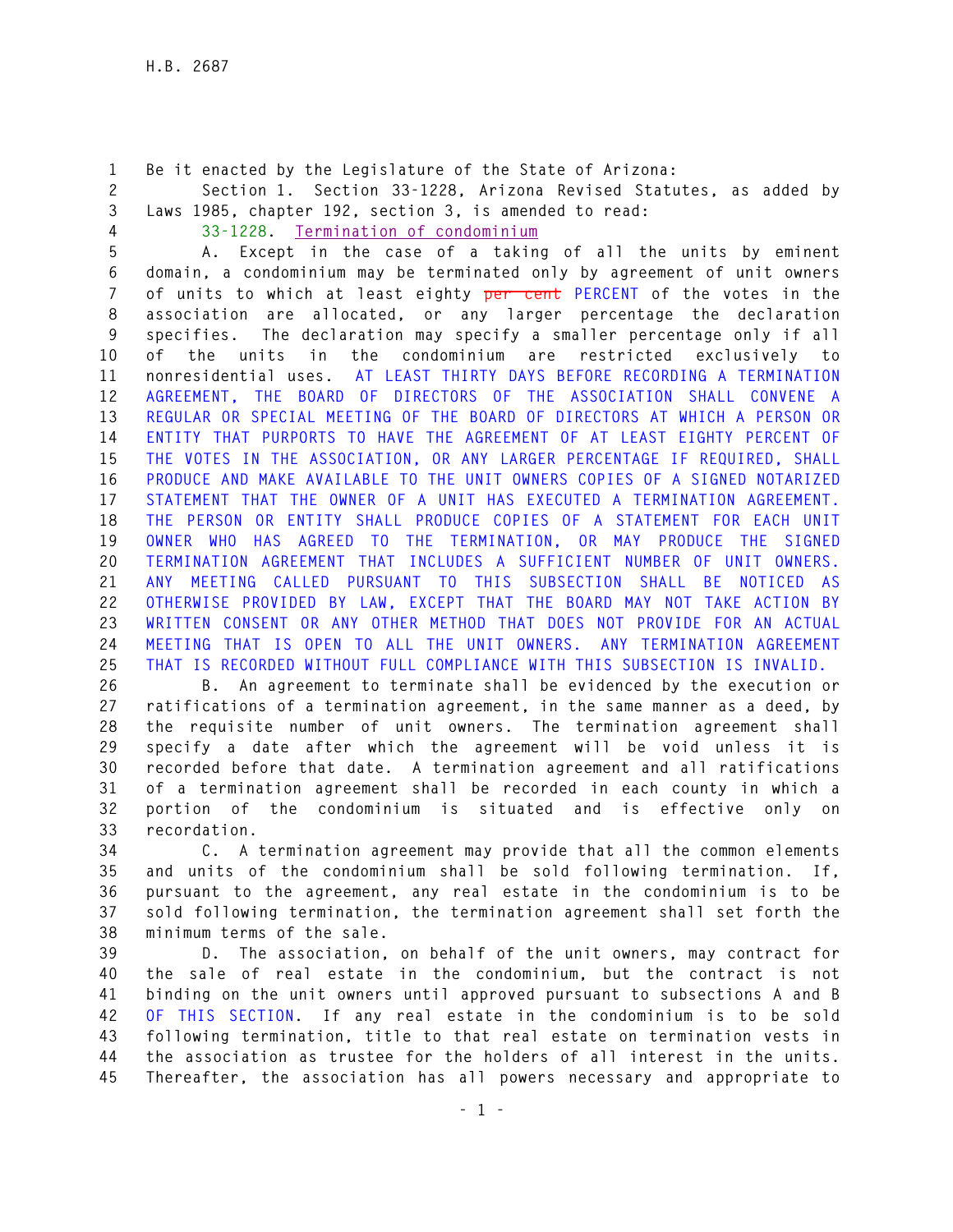**1 effect the sale. Until the sale has been concluded and the proceeds of 2 the sale distributed, the association continues in existence with all 3 powers it had before termination. Proceeds of the sale shall be 4 distributed to unit owners and lienholders as their interests may appear, 5 in proportion to the respective interests of unit owners as provided in 6 subsection G OF THIS SECTION. Unless otherwise specified in the 7 termination agreement, as long as the association holds title to the real 8 estate, each unit owner and his THE UNIT OWNER'S successors in interest 9 have an exclusive right to occupancy of the portion of the real estate 10 that formerly constituted his THE UNIT OWNER'S unit. During the period of 11 that occupancy, each unit owner and his THE successors in interest remain 12 liable for all assessments and other obligations imposed on unit owners by 13 this chapter or the declaration.** 

**14 E. If the real estate constituting the condominium is not to be 15 sold following termination, title to all the real estate in the 16 condominium vests in the unit owners on termination as tenants in common 17 in proportion to their respective interests as provided in subsection G OF 18 THIS SECTION, and liens on the units shift accordingly. While the tenancy 19 in common exists, each unit owner and his THE UNIT OWNER'S successors in 20 interest have an exclusive right to occupancy of the portion of the real 21 estate that formerly constituted his THE UNIT OWNER'S unit.** 

**22 F. Following termination of the condominium, the proceeds of any 23 sale of real estate, together with the assets of the association, are held 24 by the association as trustee for unit owners and holders of liens on the 25 units as their interests may appear. Following termination, creditors of 26 the association holding liens on the units which THAT were recorded before 27 termination may enforce those liens in the same manner as any lienholder.** 

**28 G. The respective interests of unit owners referred to in 29 subsections D, E and F OF THIS SECTION are as follows:** 

**30 1. Except as provided in paragraph 2 OF THIS SUBSECTION, the 31 respective interests of unit owners are the fair market values of their 32 units, limited common elements and common element interests immediately 33 before the termination, as determined by THEIR PRO RATA SHARE OF ANY 34 MONIES IN THE ASSOCIATION'S RESERVE FUND AND THE OPERATING ACCOUNT AND AN 35 ADDITIONAL FIVE PERCENT OF THAT TOTAL AMOUNT FOR RELOCATION COSTS. An 36 independent appraiser selected by the association SHALL DETERMINE THE 37 TOTAL FAIR MARKET VALUES. The determination of the independent appraiser 38 shall be distributed to the unit owners and becomes final unless 39 disapproved within thirty SIXTY days after distribution by TO THE unit 40 owners of units to which fifty per cent of the votes in the association 41 are allocated OWNER. ANY UNIT OWNER MAY OBTAIN A SECOND INDEPENDENT 42 APPRAISAL AT THE UNIT OWNER'S EXPENSE AND, IF THE UNIT OWNER'S INDEPENDENT 43 APPRAISAL AMOUNT DIFFERS FROM THE ASSOCIATION'S INDEPENDENT APPRAISAL 44 AMOUNT BY FIVE PERCENT OR LESS, THE HIGHER APPRAISAL IS FINAL. IF THE 45 TOTAL AMOUNT OF COMPENSATION OWED AS DETERMINED BY THE SECOND APPRAISER IS**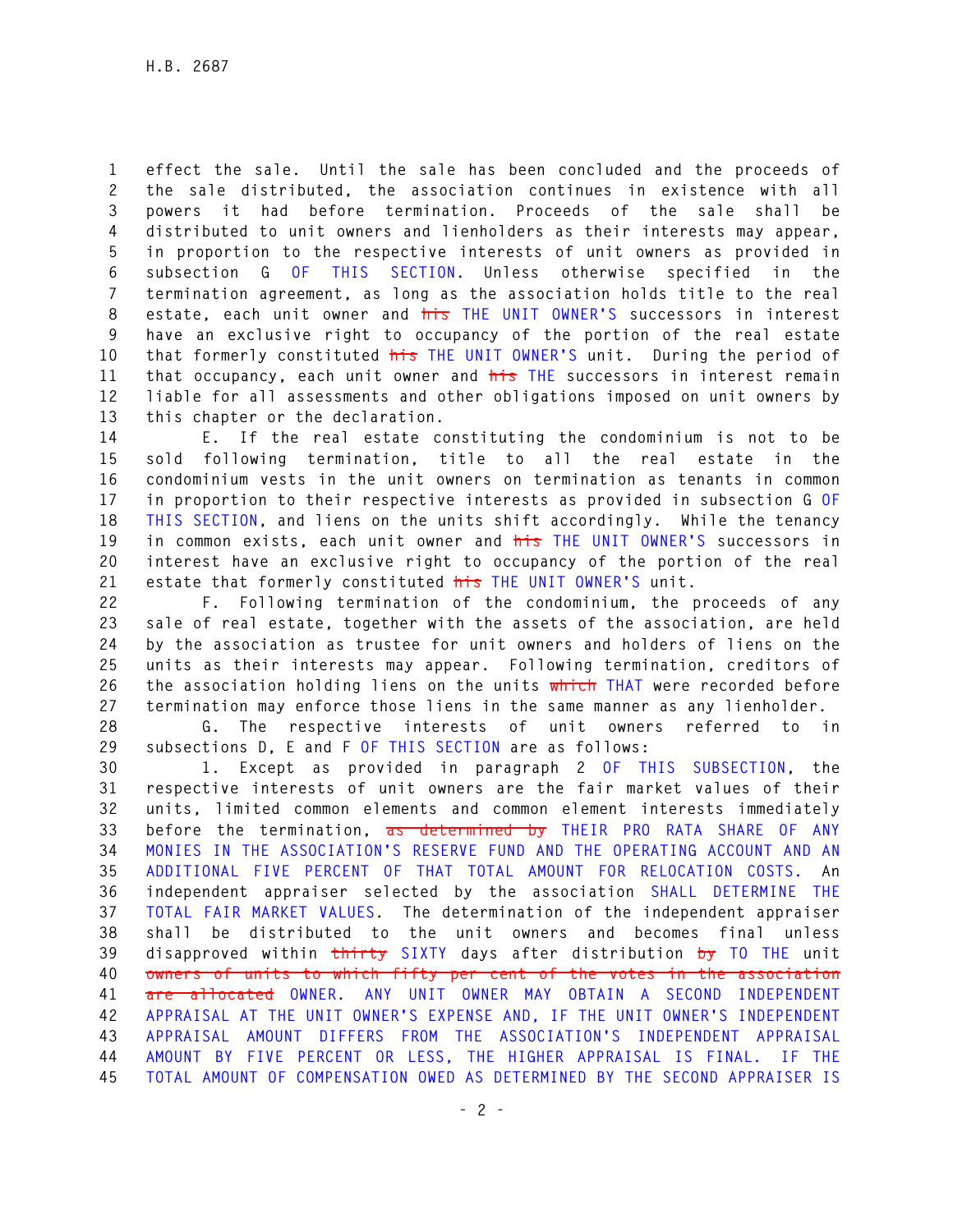**1 MORE THAN FIVE PERCENT HIGHER THAN THE AMOUNT DETERMINED BY THE 2 ASSOCIATION'S APPRAISER, THE UNIT OWNER SHALL SUBMIT TO ARBITRATION BY AN 3 ARBITRATOR AFFILIATED WITH A NATIONAL ARBITRATION ASSOCIATION AND UNDER 4 THE RULES OF THAT ASSOCIATION AT THE ASSOCIATION'S EXPENSE AND THE 5 ARBITRATION AMOUNT IS THE FINAL SALE AMOUNT. AS PART OF THE ARBITRATION 6 PROCESS, THE APPRAISERS SHALL FULLY DISCLOSE THEIR APPRAISAL METHODOLOGIES 7 AND SHALL DISCLOSE ANY OTHER TRANSACTION OCCURRING BETWEEN THE BUYER AND 8 THE SELLERS. AN ADDITIONAL FIVE PERCENT OF THE FINAL SALE AMOUNT SHALL BE 9 ADDED FOR RELOCATION COSTS. The proportion of any unit owner's interest 10 to that of all unit owners is determined by dividing the fair market value 11 of that unit owner's unit and common element interest by the total fair 12 market values of all the units and common elements.**

**13 2. If any unit or any limited common element is destroyed to the 14 extent that an appraisal of the fair market value of the unit or element 15 before destruction cannot be made, the interests of all unit owners are 16 their respective common element interests immediately before the 17 termination.** 

**18 H. Except as provided in subsection I OF THIS SECTION, foreclosure 19 or enforcement of a lien or encumbrance against the entire condominium 20 does not of itself terminate the condominium, and foreclosure or 21 enforcement of a lien or encumbrance against a portion of the condominium 22 does not withdraw that portion from the condominium. Foreclosure or 23 enforcement of a lien or encumbrance against withdrawable real estate does 24 not of itself withdraw that real estate from the condominium, but the 25 person taking title may require from the association, on request, an 26 amendment excluding the real estate from the condominium.** 

**27 I. If a lien or encumbrance against a portion of the real estate 28 comprising the condominium has priority over the declaration, and the lien 29 or encumbrance has not been partially released, the parties foreclosing 30 the lien or encumbrance may, on foreclosure, MAY record an instrument 31 excluding the real estate subject to that lien or encumbrance from the 32 condominium.** 

**33 J. The provisions of subsections C, through I D, E, F, H AND I OF 34 THIS SECTION do not apply if the original declaration, an amendment to the 35 original declaration recorded before the conveyance of any unit to an 36 owner other than the declarant or an agreement by all of the unit owners 37 contain CONTAINS provisions inconsistent with such THESE subsections.** 

**38 K. BEGINNING ON AUGUST 3, 2018, ANY PROVISIONS IN THE DECLARATION 39 THAT CONFLICT WITH SUBSECTION G, PARAGRAPH 1 OF THIS SECTION ARE VOID AS A 40 MATTER OF PUBLIC POLICY.** 

**41 Sec. 2. Repeal**

**42 Section 33-1228, Arizona Revised Statutes, as amended by Laws 2018, 43 chapter 235, section 1, is repealed.**